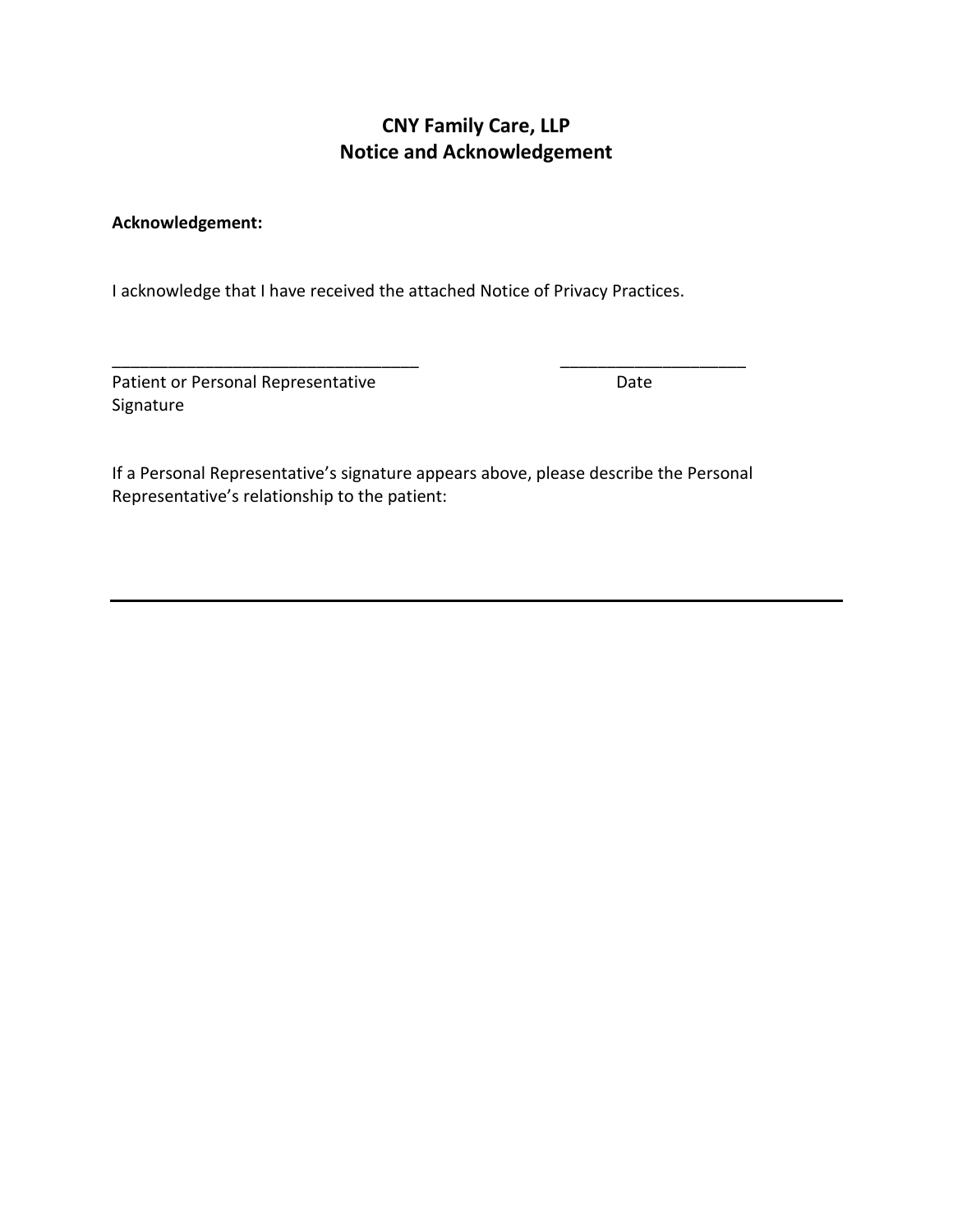## **NOTICES OF PRIVACY PRACTICES For CNY Family Care, LLP**

#### **(referred to in this document as "we" or "us")**

# **THIS NOTICE DESCRIBES HOW MEDICAL INFORMATION ABOUT YOU MAY BE USED AND DISCLOSED, AND HOW YOU CAN GET ACCESS TO THIS INFORMATION. PLEASE REVIEW IT CAREFULLY.**

This Notice of Privacy is being provided to you as a requirement of the Health Insurance Portability and Accountability Act (HIPAA). This Notice describes how we may use and disclose your protected health information to carry out treatment, payment or health care operations and for other purposes that are permitted or required by law. It also describes your rights to access and control your protected health information in some cases. Your "protected health information" means any of your written and oral health information, including demographic data that can be used to identify you. This is health information that is created or received by your health care provider, and that relates to your past, present or future physical or mental health or condition; the provision of health care related to your condition, or the payment for the health care provided to you.

## **I. Uses and Disclosures of Protected Health Information Without Your Authorization**

We may use your protected health information for purposes of providing treatment, obtaining payment for treatment, and conducting health care operations. Disclosures of your protected health information for the purposes described in this Notice may be made in writing, orally, by facsimile, or electronically. You will be asked to sign a general consent at your first visit to CNY Family Care, LLP, allowing us to use and disclose your health information for the purposes outlined below:

A. **Treatment.** We will use and disclose your protected health information to provide, coordinate, or manage your health care and any related services. This includes the coordination or management of your health care with a third party for treatment purposes. For example, we may disclose your protected health information to a pharmacy to fulfill a prescription, to a laboratory to order a blood test, or to a home health agency that is providing care in your home. We may also disclose protected health information to other physicians who may be treating you or consulting with your physician with respect to your care. In some cases, we may also disclose your protected health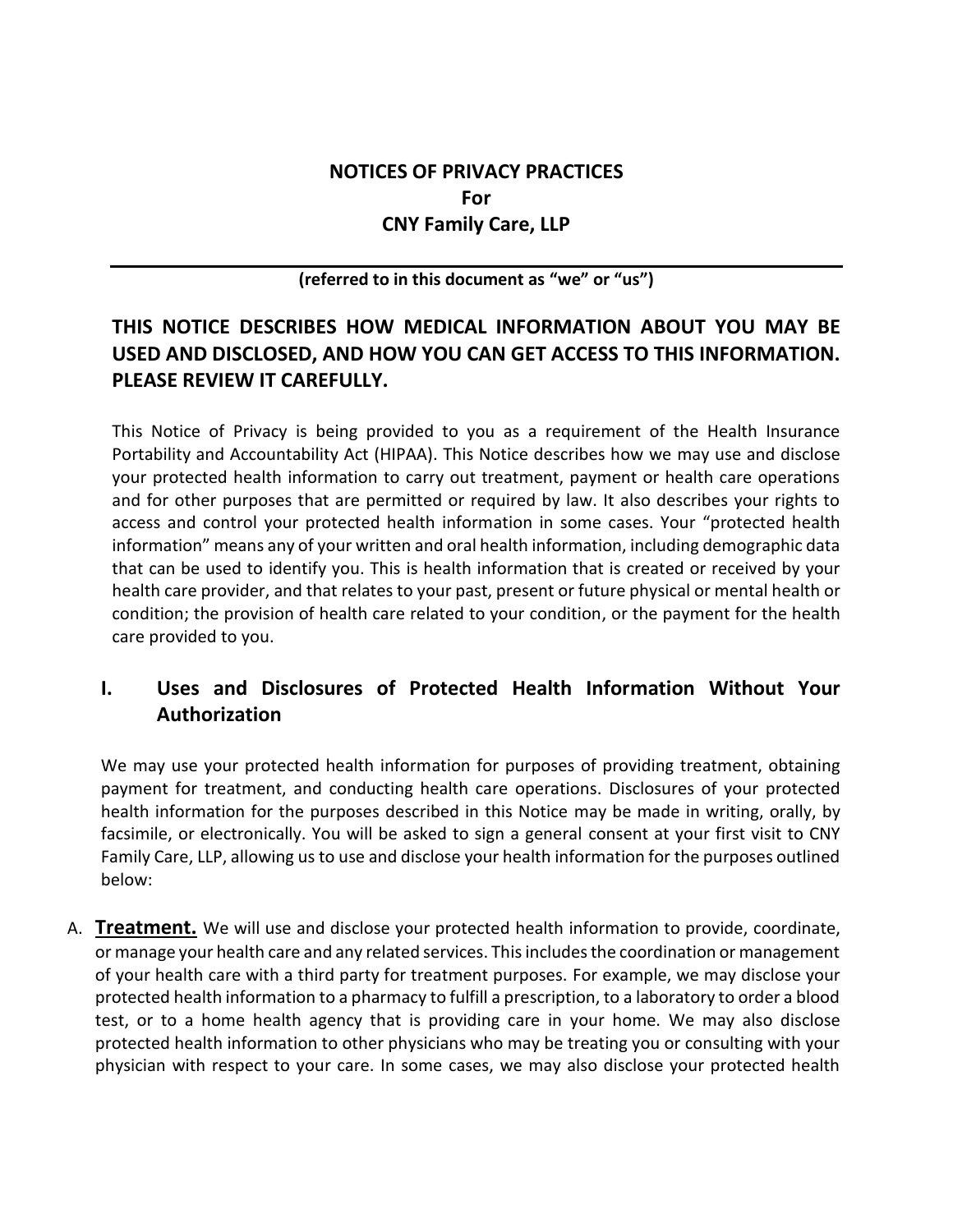information to an outside treatment provider for purposes of the treatment activities of the other provider.

- B. **Payment.** Your protected health information will be used, as needed, to obtain payment for the services that we provide. This may include certain communications to your health insurer to get approval for the treatment that we recommend. For example, if a hospital admission is recommended, we may need to disclose information to your health insurer to get prior approval for the hospitalization. We may also disclose protected health information to your insurance company to determine whether you are eligible for benefits or whether a particular service is covered under your health plan. In order to get payment for your services, we may also need to disclose your protected health information to your insurance company to demonstrate the medical necessity of the services or, as required by your insurance company, for utilization review. We may also disclose patient information to another provider involved in your care for the other provider's payment activities.
- C. **Operations.** We may use or disclose your protected health information, as necessary, for our own health care operations in order to facilitate the function of the provider and to provide quality care to all patients. Health care operations include such activities as:
	- Quality assessment and improvement activities.
	- **•** Employee review activities.
	- Training programs including those in which students, trainees, or practitioners in health care learn under supervision.
	- Accreditation, certification, licensing or credentialing activities.
	- Review and auditing, including compliance reviews, medical reviews, legal services and maintaining compliance programs.
	- Business management and general administrative activities.

In certain situations, we may also disclose patient information to another provider or health plan for their health care operations.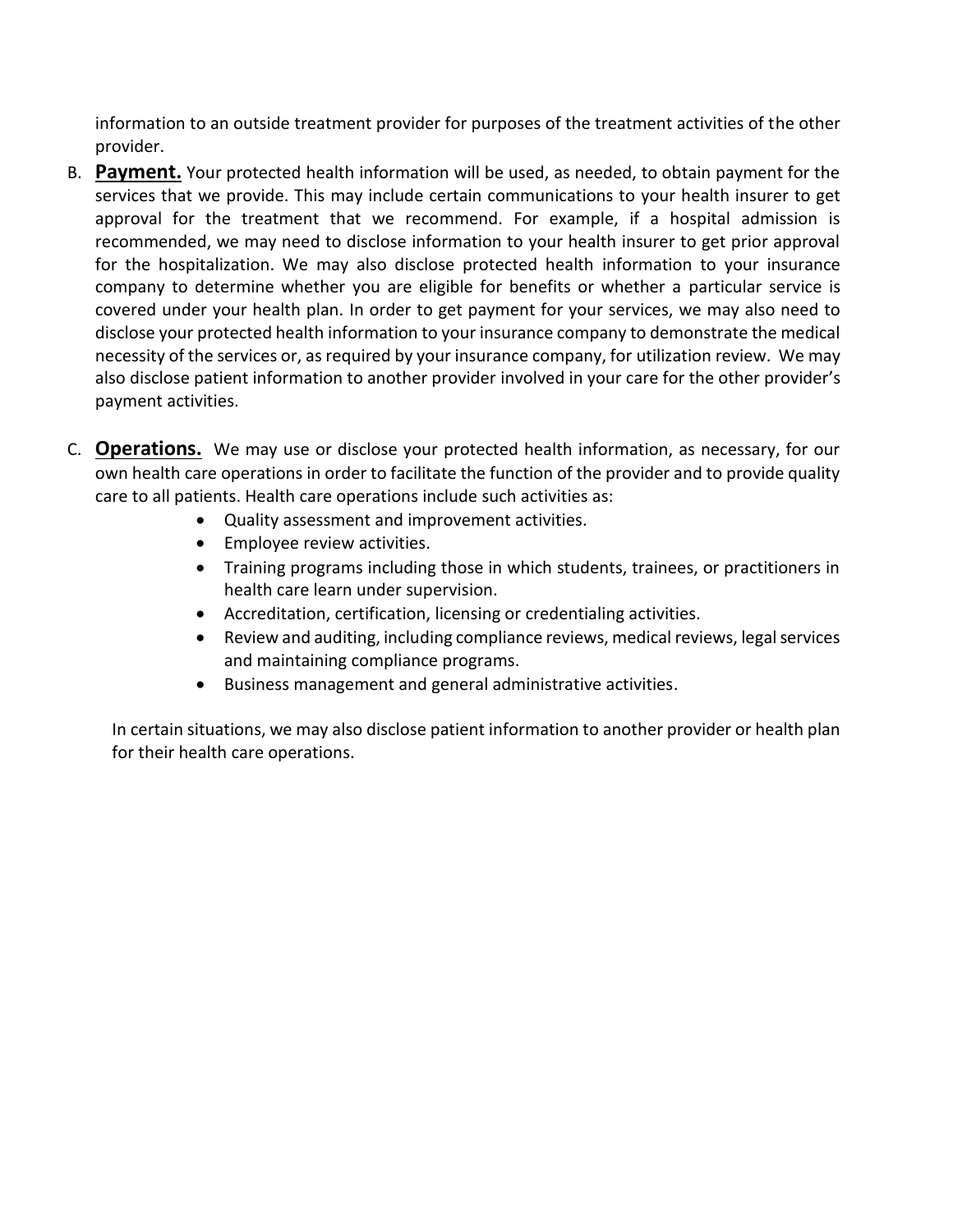# **II. Uses and Disclosures Beyond Treatment, Payment, and Health Care Operations Permitted Without Authorization or Opportunity to Object**

Federal privacy rules allow us to use or disclose your protected health information without your permission or authorization for a number of reasons including the following:

- **A. When Legally Required.** We will disclose your protected health information when we are required to do so by any Federal, State or local law.
- **B. When There Are Risks To Public Health**. We may disclose your protected health information for the following public activities and purposes:
	- To prevent, control, or report disease, injury or disability as permitted by law.
	- To report vital events such as birth or death as permitted or required by law.
	- To conduct public health surveillance, investigations and interventions as permitted or required by law.
	- To collect or report adverse events and product defects, trace FDA regulated products, enable product recalls, repairs or replacements to the FDA and to conduct post marketing surveillance.
	- To notify a person who has been exposed to a communicable disease or who may be at risk of contracting or spreading a disease as authorized by law.
	- To report to an employer, information about an individual who is a member of the workforce as legally permitted or required.
- **C. To Report Abuse, Neglect or Domestic Violence.** We may notify government authorities if we believe that a patient is the victim of abuse, neglect or domestic violence. We will make this disclosure only when specifically required or authorized by law or when the patient agrees to the disclosure.
- **D. To Conduct Health Oversight Activities.** We may disclose your protected health information to a health oversight agency for activities including audits; civil, administrative or criminal investigations, proceedings, or actions; inspections; licensure or disciplinary actions; or other activities necessary for appropriate oversight as authorized by law. We will not disclose your health information if you are the subject of an investigation and your health information is not directly related to your receipt of health care or public benefits.
- **E. In Connection With Judicial And Administrative Proceedings:** We may disclose your protected health information in the course of any judicial or administrative proceeding in response to an order of a court or administrative tribunal as expressly authorized by such order or in response to a subpoena in some circumstances.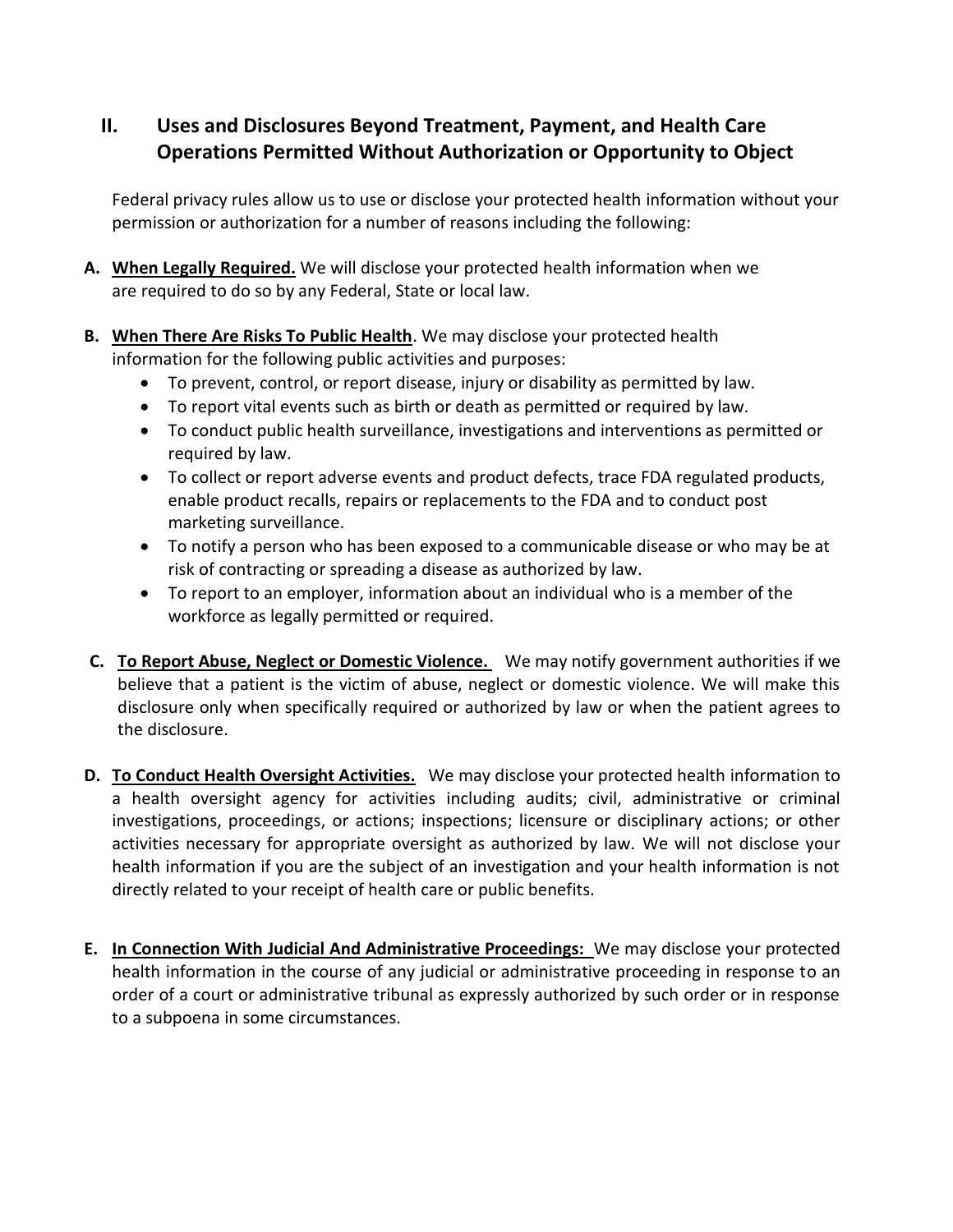- **F. For Law Enforcement Purposes.** We may disclose your protected health information to a law enforcement official for law enforcement purposes as follows:
	- As required by law for reporting of certain types of wounds or other physical injuries.
	- Pursuant to court order, court-related warrant, subpoena, summons or similar process.
	- For the purpose of identifying or locating a suspect, fugitive, material witness or missing person.
	- Under certain limited circumstances, when you are the victim of a crime.
	- To a law enforcement official if the provider has a suspicion that your death was the result of criminal conduct.
	- In an emergency in order to report a crime.
- **G. To Coroners, Funeral Directors, and for Organ Donation.** We may disclose protected health information to a coroner or medical examiner for identification purposes, to determine cause of death or for the coroner or medical examiner to perform other duties authorized by law. We may also disclose protected health information to a funeral director, as authorized by law, in order to permit the funeral director to carry out their duties. We may disclose such information in reasonable anticipation of death. Protected health information may be used and disclosed for cadaveric organ eye or tissue donation purposes.
- **H. For Research Purposes.** We may use or disclose your protected health information for research when the use or disclosure for research has been approved by an institutional review board or privacy board that has reviewed the research proposal and research protocols to address the privacy of your protected health information.
- **I. In the Event of a Serious Threat To Health or Safety**. We may, consistent with applicable law and ethical standards of conduct, use or disclose your protected health information if we believe, in good faith, that such use or disclosure is necessary to prevent or lessen a serious and imminent threat to your health or safety, or to the health and safety of the public.
- **J. For Specified Government Functions.** In certain circumstances, the Federal regulations authorize us to use or disclose your protected health information to facilitate specified government functions relating to military and veteran activities, national security and intelligence activities, protective services for the President and others, medical suitability determinations, correctional institutions, and law enforcement custodial situations.
- **K. For Workers' Compensation.** We may release your health information to comply with workers' compensation laws or similar programs.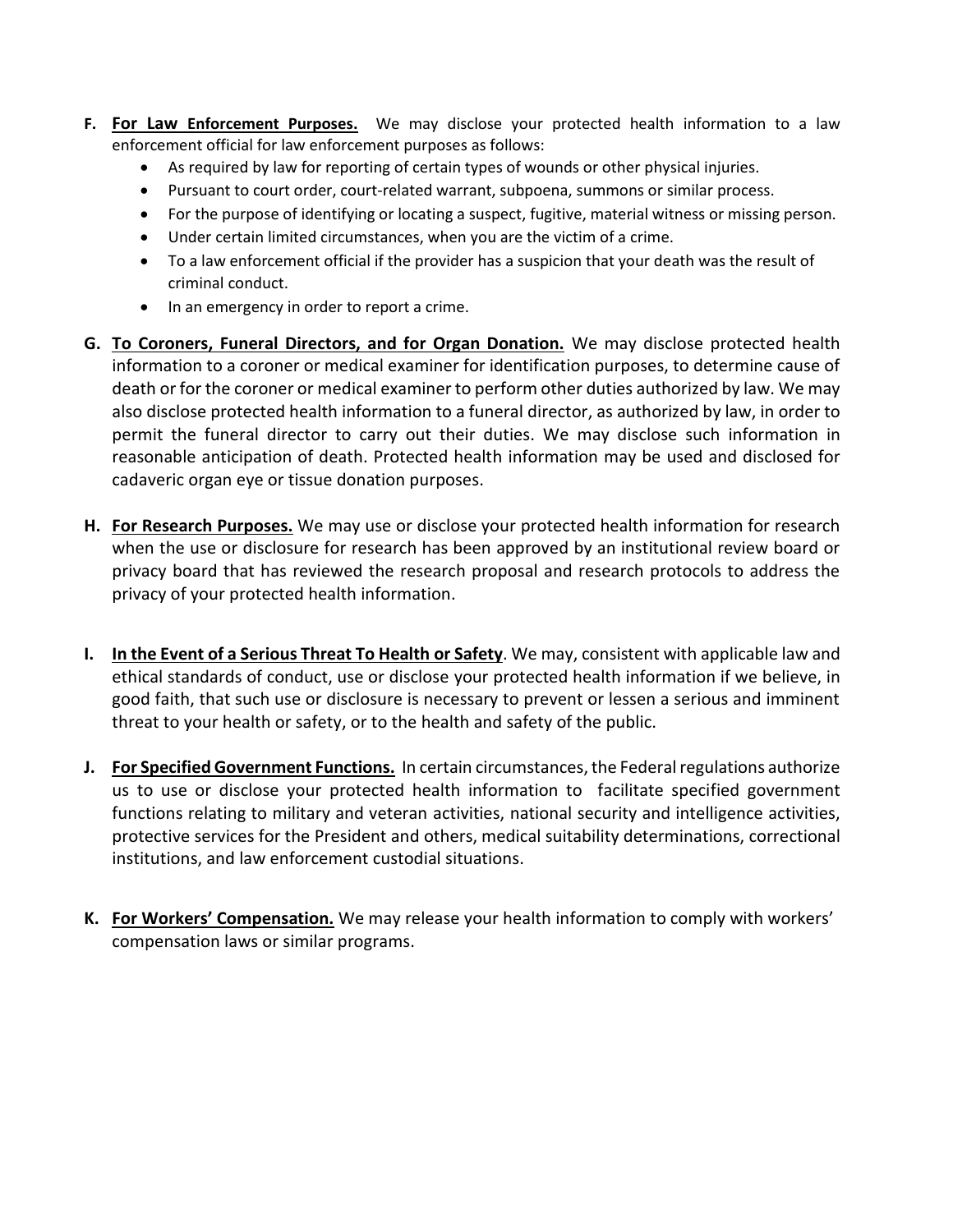# **III. Uses and Disclosures Permitted Without Authorization But With Opportunity to Object**

We may disclose your protected health information to your family member or a close personal friend if it is directly relevant to the person's involvement in your care or payment related to your care. We can also disclose your information in connection with trying to locate or notify family members or others involved in your care concerning your location, condition or death.

You may object to these disclosures. If you do not object to these disclosures, or we can infer from the circumstances that you do not object, or we determine, in the exercise of our professional judgment that it is in your best interests for us to make disclosure of information that is directly relevant to the person's involvement with your care, we may disclose your protected health information as described.

## **IV. Uses and Disclosures Which You Authorize**

Other than as stated above, we will not disclose your health information other than with your written authorization. You may revoke your authorization in writing at any time, except to the extent we have taken action in reliance upon the authorization.

The following uses and disclosures are examples of disclosures that we will make only with your written authorization:

- Most uses and disclosures of psychotherapy notes
- Uses and disclosures for marketing purposes, including subsidized treatment communications
- Disclosures that constitute a sale of protected health information
- Other uses and disclosures not described in this Notice

## **V. Your Rights**

You have the following rights regarding your health information:

**A. The right to inspect and copy your protected health information**. With some limited exceptions, you may inspect and obtain a copy of your protected health information that is contained for as long as we maintain the protected health information.

Under Federal and state law, however, you may not inspect or copy the following records: psychotherapy notes; information compiled in reasonable anticipation of, or for use in, a civil, criminal, or administrative action or proceeding; and protected health information that is subject to a law that prohibits access to protected health information. Depending on the circumstances, you may have the right to have a decision to deny access reviewed.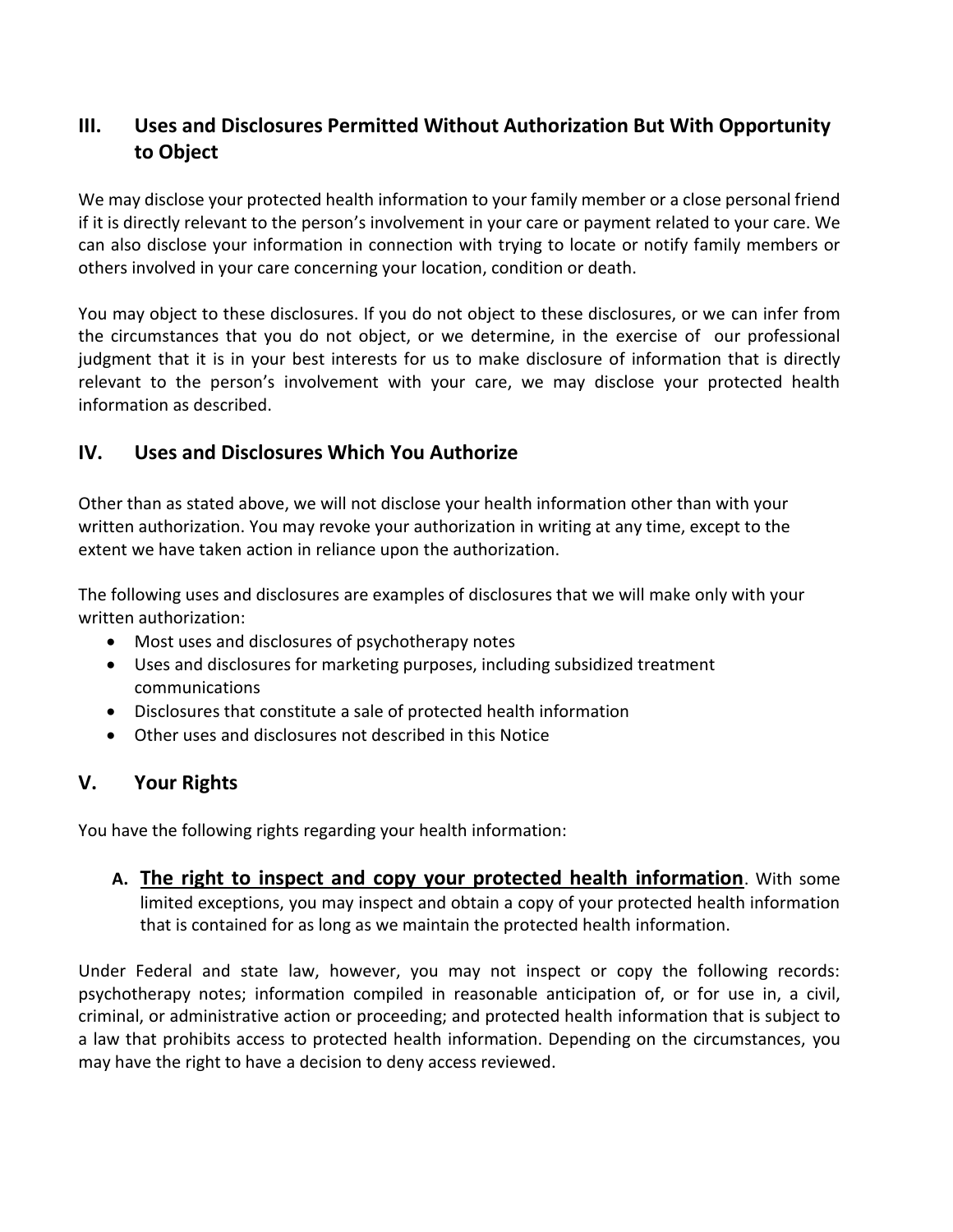We may deny your request to inspect or copy your protected health information if, in our professional judgment, we determine that the access requested is likely to endanger your life or safety or that of another person. Or that it is likely to cause substantial harm to another person referenced within the information. You have the right to request a review of this decision.

To inspect and copy your medical information, you must submit a written request to the Privacy Officer whose contact information is listed on the last pages of this Notice. If you request a copy of your information, we may charge you a fee for the costs of copying, mailing or other costs incurred by us in complying with your request.

Please contact our Privacy Officer if you have questions about access to your medical record.

**B. The right to request a restriction on uses and disclosures of your protected health information.** You may ask us not to use or disclose certain parts of your protected health information for the purposes of treatment, payment or health care operations. You may also request that we not disclose your health information to family members or friends who may be involved in your care or for notification purposes as described in this Notice of Privacy Practices. Your request must state the specific restriction requested and to whom you want the restriction to apply.

If you have paid for the services we provided in full out of pocket, and you request that we do not disclose your health information related solely to those services to a health plan, we are required to accommodate your request, except where we are required by law to make a disclosure. Otherwise, we are not required to agree to a restriction that you may request. We will notify you if we deny your request to a restriction. If we do agree to the requested restriction, we may not use or disclose your protected health information in violation of that restriction unless it is needed to provide emergency treatment. Under certain circumstances, we may terminate our agreement to a restriction. You may request a restriction by contacting the Privacy Officer.

- **C. The right to request to receive confidential communications from us by alternative means or at an alternative location**. You have the right to request that we communicate with you in certain ways. We will accommodate reasonable requests. We may condition this accommodation by asking you for information as to how payment will be handled or specification of an alternative address or other method of contact. We will not require you to provide an explanation for your request. Requests must be made in writing to our Privacy Officer.
- **D. The right to have your physician amend your protected health information.**  You may request an amendment of protected health information about you in a designated record set for as long as we maintain this information. In certain cases, we may deny your request for an amendment. If we deny your request for amendment, you have the right to file a statement of disagreement with us and we may prepare a rebuttal to your statement and will provide you with a copy of any such rebuttal. Requests for amendment must be in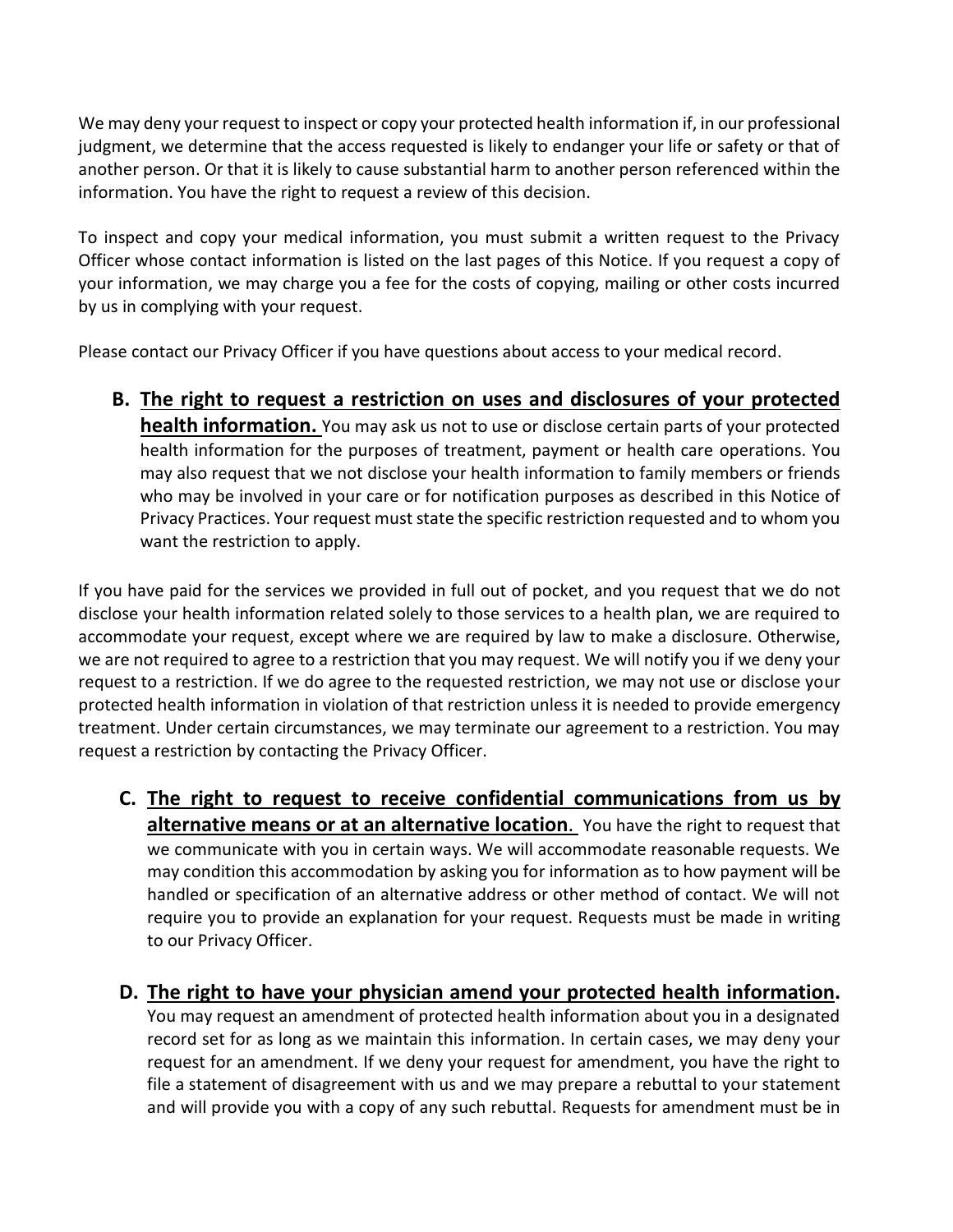writing and must be directed to our Privacy Officer. In this written request, you must also provide a reason to support the requested amendments.

- **E. The right to receive an accounting.** You have the right to request an accounting of certain disclosures of your protected health information made by us. This right applies to disclosures for purposes other than treatment, payment or health care operations as described in this Notice of Privacy Practices. We are also not required to account for disclosures that you requested, disclosures that you agreed to by signing an authorization form, disclosures for a facility directory, to friends or family members involved in your care, or certain other disclosures we are permitted to make without your authorization. The request for an accounting must be made in writing to our Privacy Officer. The request should specify the time period sought for the accounting. We are not required to provide an accounting for disclosures that take place prior to April 14, 2003. Accounting requests may not be made for periods of time in excess of six years. We will provide the first accounting you request during any 12-month period without charge. Subsequent accounting requests may be subject to a reasonable cost-based fee.
- **F.** The right to obtain a paper copy of this notice. Upon request, we will provide a separate paper copy of this Notice, even if you have already received a copy of the Notice or have agreed to accept this Notice electronically.
- **G. Right to Notice of Breach.** We will notify you of any breach of your unsecured health information, unless there is a demonstration, based on a risk assessment, that there is a low probability that your health information has been compromised. You will be notified without unreasonable delay and no later than 60 days after discovery of the breach. Such notification will include information about what happened and what can be done to lessen any harm.

## **VI. Our Duties**

We are required by law to maintain the privacy of your health information and to provide you with this Notice of our duties and privacy practices. We are required to abide by terms of this Notice as may be amended from time to time. We reserve the right to change the terms of this Notice and to make the new Notice provisions effective for all protected health information created or received prior to and after the revision. If we change our Notice, we will provide a copy of the revised Notice upon request, and post a copy of the new Notice in our service delivery area.